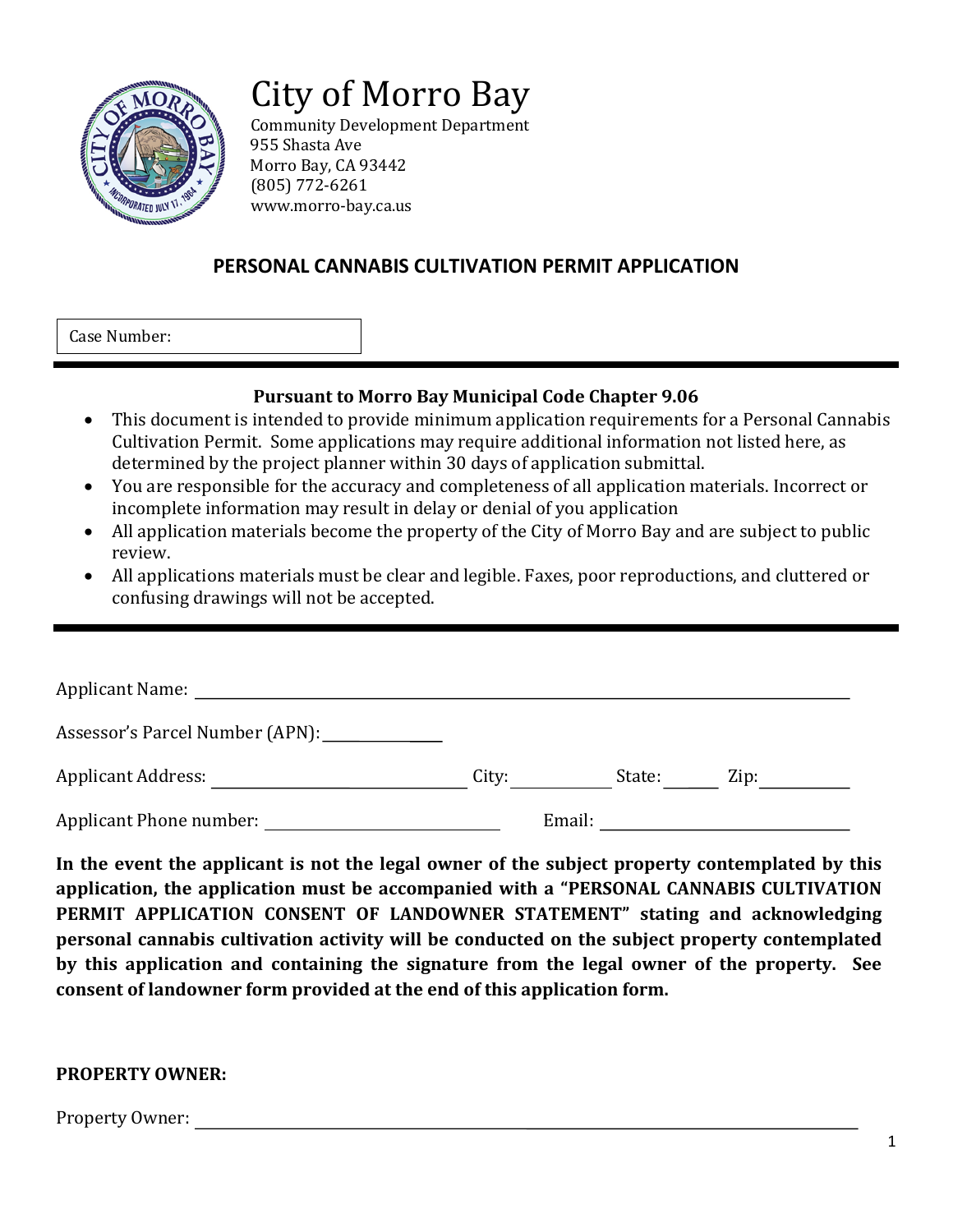| <b>Property Address:</b>     | Citv: | State: | Zip: |
|------------------------------|-------|--------|------|
|                              |       |        |      |
| Property Owner Phone Number: |       | Email: |      |

Acceptance of this application does not imply approval/authorization of this request, I realize that this application may be denied or that conditions may be attached to this approval to assure compliance with applicable Municipal Code requirements.

| Applicant's signature: _ |  | Date: |
|--------------------------|--|-------|
|                          |  |       |
|                          |  |       |

| Property Owner's signature: _ | Date: |
|-------------------------------|-------|
|                               |       |

## **Notice to All Applicants**:

- 1. All Forms must be completely filled out and signed, all fees must be paid, and supplemental information provided before the application will be deemed complete and processed. Supplemental information that must be with this application form is listed above.
- 2. Filing fees are non-refundable.
- 3. Submitting an application is not a guarantee of approval. Permit approval is contingent on meeting requirements of Chapter 9.06 of the Morro Bay Municipal Code.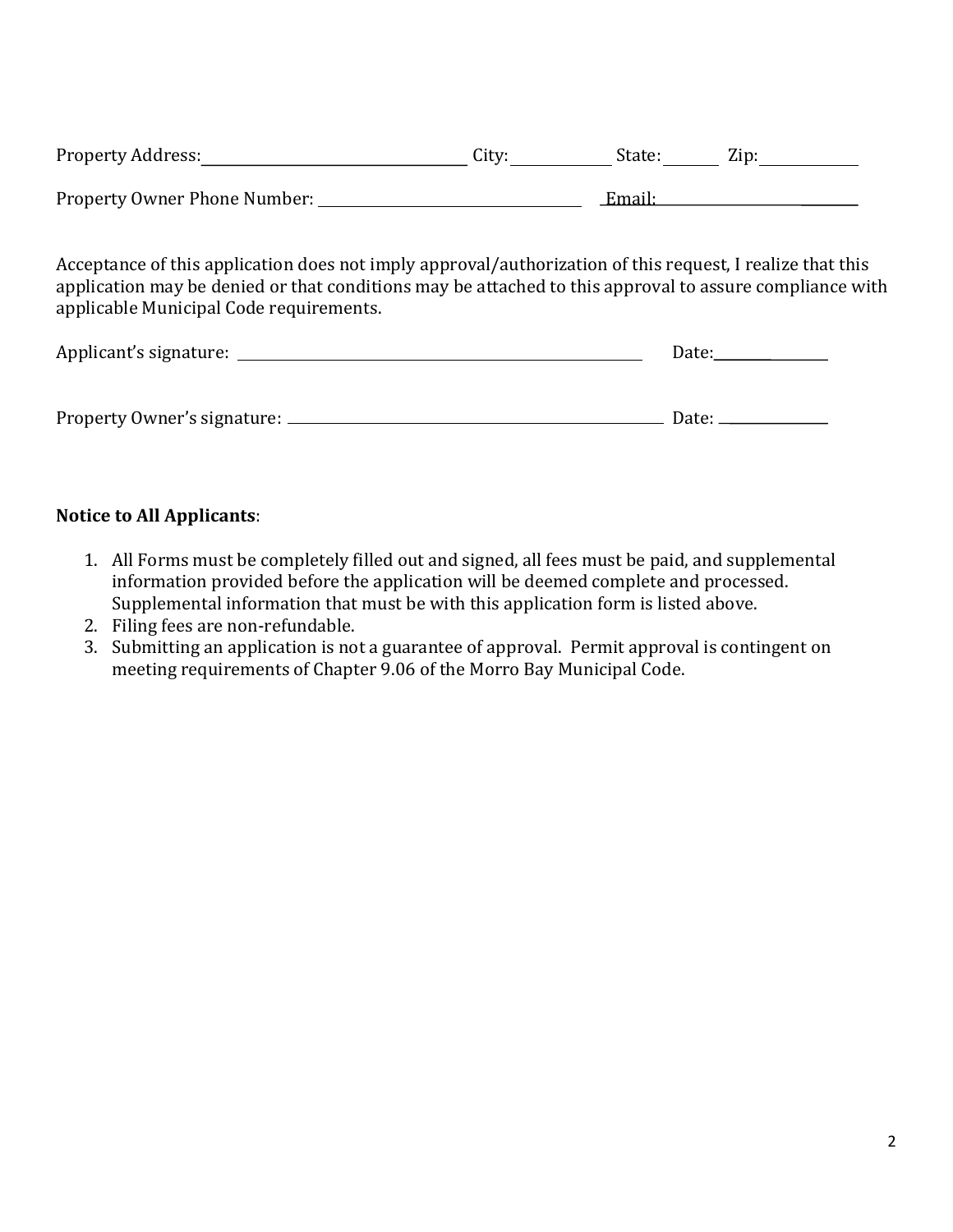# **Personal Cannabis Cultivation Permit Submittal Requirements**

### **General Requirements**

3 sets of plans with minimum 8.5" x 11" dimension.

#### *Note: these are the minimum submittal requirements. Additional information may be required to fully evaluate your application following initial review by staff.*

#### **Site Plan (need not be to scale):**

 $\Box$ Date of preparation

 $\Box$ Project address

Assessor's Parcel Number (APN)

Name, address, telephone number of the owner, applicant (if different from owner) and the person responsible for the preparation of the plans.

 $\Box$ Lot area

 $\Box$ Existing/proposed setbacks from structures and outdoor cultivation areas to the property line  $\Box$  Existing dimensioned site conditions (a hand sketch is acceptable) including:

- floor plan of the residence identifying the use of each room
- Any fully enclosed and secure accessory structure used for cultivation at the cultivation site
- Any outdoor area to be used for cultivation at the cultivation site

 $\Box$ Decks and patios

 $\Box$ Natural features

 $\Box$  Fencing and gate location

**Itemized list:** of measures taken to comply with the provisions of Chapter 9.06 of the Morro Bay Municipal Code, including identification and description of lighting and equipment to be used for the cannabis cultivation at the residence. Methodology for securing the cultivation area.

#### **Operational Requirements for Personal Cannabis Cultivation, per section 9.06.030 of the Morro Bay Municipal Code:**

#### **Sec. 9.06.030 - Personal cannabis cultivation.**

- A. Prohibition. Cannabis cultivation is prohibited in all zones of the city. No person shall engage in the cultivation of cannabis in the city for any purpose.
- B. Limited Exemption. The prohibition on cannabis cultivation in above subsection (A) does not apply to the indoor cultivation of cannabis, and the outdoor cultivation of up to two  $(2)$  plants, at a private residence, conducted both pursuant to a valid and current permit as provided for in this chapter, as well as with complete adherence to the following regulations:
	- 1. Six plants total. Total cultivation is limited to no more than six (6) living cannabis plants at any one time.
	- 2. Two plants outdoors. Two (2) of the six (6) living plants that may be cultivated, at any one time, may be cultivated outdoors, if the outdoor cultivation is no less than ten (10) feet from the property line of the cultivation site.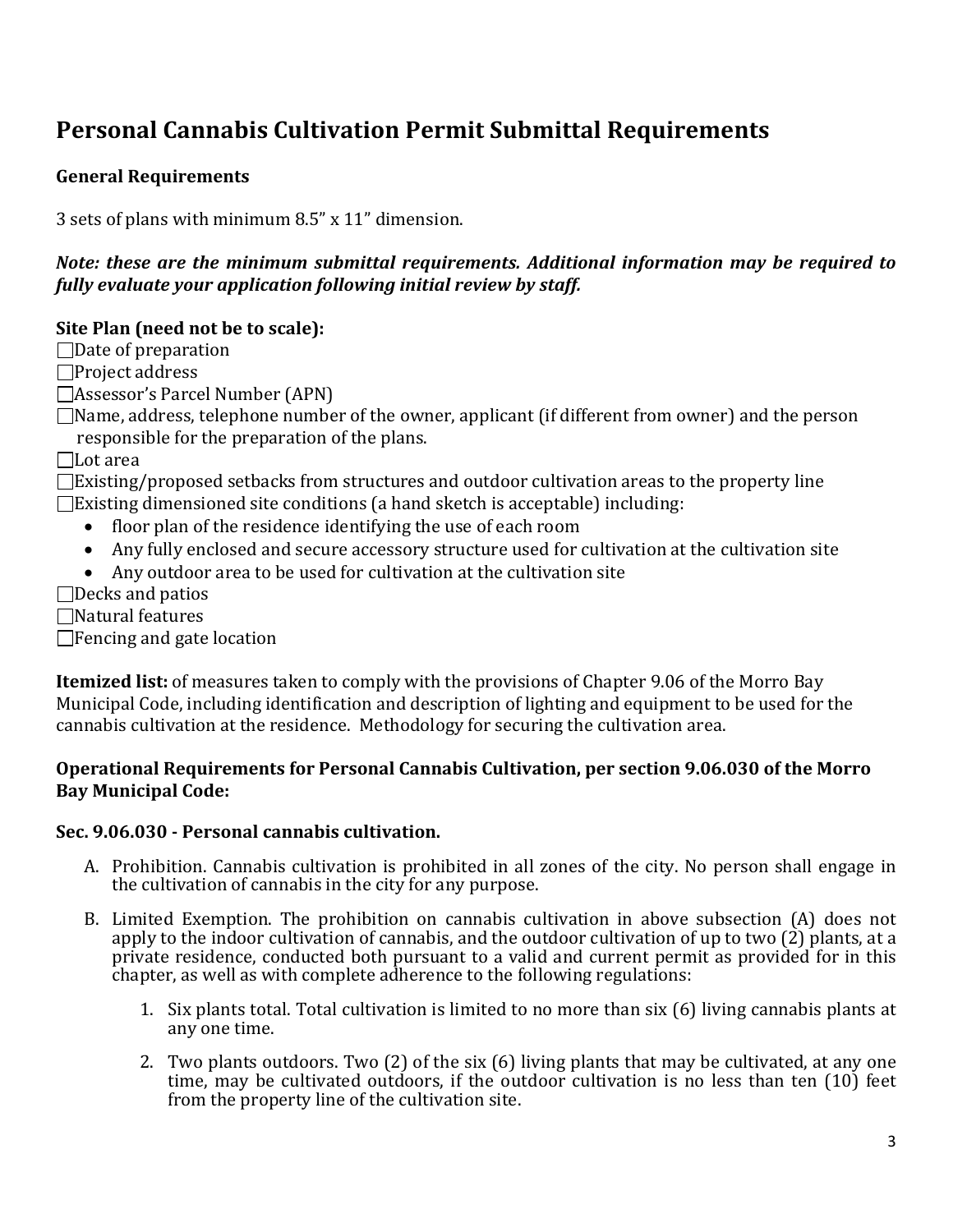- 3. Indoor cultivation. Indoor cultivation shall occur entirely within a private residence or within an accessory structure to a private residence located upon the grounds of a private residence that is fully enclosed and secure.
- 4. Locked space. The six (6) living plants and any cannabis produced by the plants in excess of 28.5 grams shall be kept within a locked space, inaccessible to minors and trespassers, located either within the private residence or upon the grounds of the private residence. A locked space for purposes of outdoor cultivation means a locked and secure enclosure completely surrounding the cultivation site which renders the cultivation site inaccessible to minors and trespassers (e.g., a secured and locked garden fence, or a secured and locked backyard fence).
- 5. Visibility. The six (6) living plants (whether grown indoors or outdoors) and any cannabis produced by the plants in excess of 28.5 grams shall not be visible from any public right of way, or in any manner be visible by normal unaided vision from a place regularly accessible to the general public.
- 6. Odor.
	- a. The odor resulting from all cannabis cultivation shall not be detectable by human senses from any neighboring property or public right of way.
	- b. As necessary (which final determination shall be made by the Director), to ensure that no odor resulting from cannabis cultivation shall be detectable by human senses from any neighboring property or public right of way, all cultivation will occur indoors and/or a cannabis cultivation site shall install and continuously operate a functioning ventilation and filtration system which complies with all applicable building code regulations, including obtaining all required permits and approvals.
- 7. Nuisance Activity. Cultivation shall not result in a nuisance or adversely affect the health, welfare, or safety of the resident or nearby residents by creating dust, glare, heat, noise, noxious gases, odors, smoke, traffic, vibration, or other impacts, or be hazardous due to use or storage of materials, processes, products or waste.
- 8. Fire Extinguisher. A working portable fire extinguisher, which complies with the regulations and standards adopted by the state fire marshal and applicable law, shall be kept in the same room as indoor cannabis cultivation.
- 9. Electricity.
	- a. The collective draw from all electrical appliances at the cannabis cultivation site shall not exceed the maximum rating of the approved electrical panel for the private residence where the cannabis is being cultivated.
	- b. The maximum rating shall be as established in the manufacturer specifications for the approved electrical panel.
- 10. Lighting. Any lighting fixture or combination of lighting fixtures used for cannabis cultivation shall:
	- a. not exceed the rated wattage and capacity of the circuit breaker; and
	- b. shall be shielded so as to completely confine light and glare to the interior of the private residence or fully enclosed accessory structure.
- 11. Private Residence. Any private residence used for cultivation shall:
	- a. include a fully functional and usable kitchen, as well as bathroom and bedroom areas, for use by the permit holder; and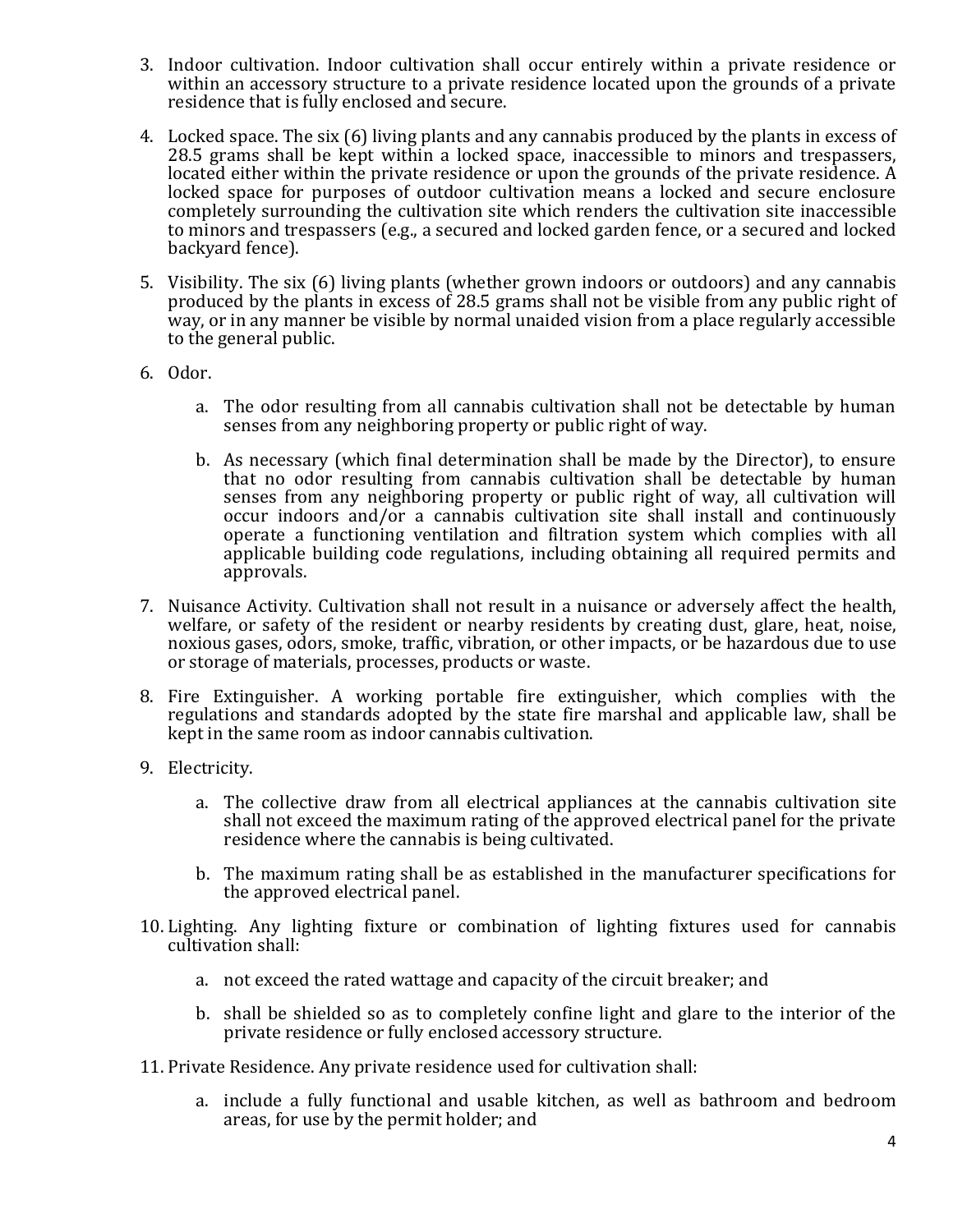- b. shall not be used primarily or exclusively for cannabis cultivation.
- 12. Garage. Cultivation shall not displace required parking in a garage.
- C. Additional Regulations. Further rules, regulations, procedures, and standards for the administration and implementation of this chapter may be adopted from time to time either by resolution or ordinance of the City Council, or by the Director (upon authorization by resolution of the City Council).

# CERTIFICATION:

I hereby certify that the statements furnished above and in the attached exhibits present the data and information required for this evaluation to the best of my ability; and that the facts, statements, and information presented are true and correct and that I have inspected the proposed cultivation site, and the proposed cultivation site meets the requirements of Chapter 9.06 of the Morro Bay Municipal Code, state law and any other applicable chapters of the Morro Bay Municipal Code, including but not limited to health, safety and welfare requirements to the best of my knowledge and belief.

Date Signature

For: